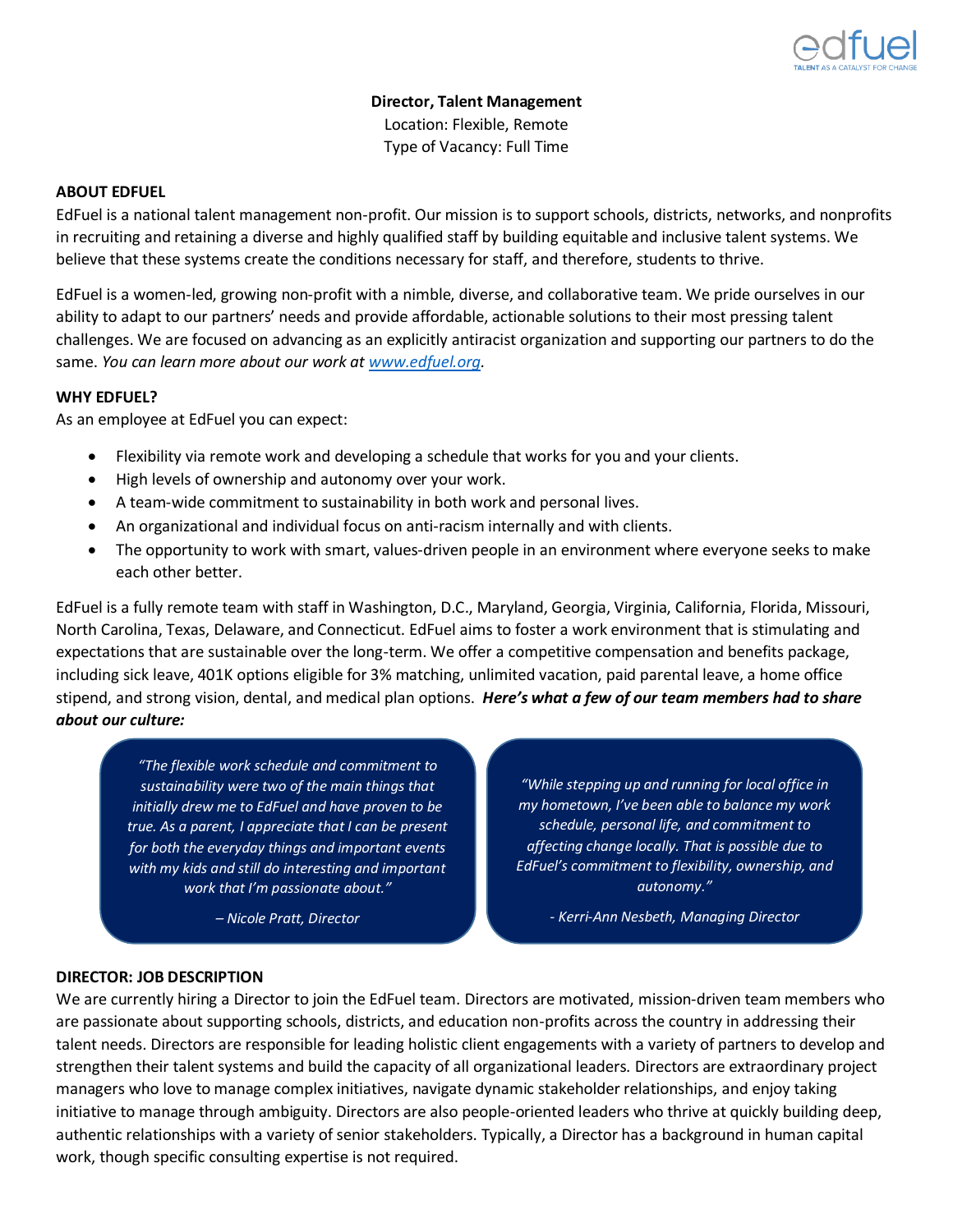

Specific responsibilities may vary and will be dependent on the Director's assigned projects, but the primary role of a Director is likely to include:

- Collaborating directly with senior organizational leaders such as Chief Executive Officers, Executive Directors, Chief Talent Officers, and Heads of School to design effective solutions to organizational talent needs
- Researching and developing best-in-class equitable and inclusive talent systems and structures in the areas of recruitment, onboarding, compensation and benefits, development, and performance evaluation for clients of all types and sizes
- Building a deep understanding of the context of organizational partners to provide meaningful solutions that have a lasting impact on staff and ultimately students

A few examples include:

- Analyzing a client's employee salary data to assess for inequities and preparing and presenting a report to highlight potential areas of concern and proposed solutions.
- Facilitating a meeting of a client's senior leadership team to discuss potential options for a revision of the organization's instructional compensation system to ensure equitable pay across all staff subgroups.
- Managing stakeholder engagement for the development of competencies for a charter school's performance development system ensuring the voices of staff are heard and considered before finalization.
- Creating a project plan for an engagement that involves redesigning an organization's performance evaluation model, addressing equity and inclusion concerns, and managing against that project plan to complete all deliverables.
- Building new recruitment and hiring tools (hiring profiles, interview guides, rubrics, data analysis tools, etc.) that decrease bias for a new single-site charter school.
- Sending out weekly check-in agendas and follow-up notes to client check-in calls.

# **QUALIFICATIONS, SKILLS, AND MINDSETS**

- Bachelor's degree with seven (7) to ten (10) years of work experience preferred and with at least three (3) years' experience in the field of education, nonprofit, and/or talent services
- One (1) to two (2) years of people management experience preferred
- Background in talent system design and implementation, with a focus on compensation and benefits preferred
- Strong relationship builder with demonstrated success building and maintaining rapport and credibility with colleagues, clients, and senior-level leaders
- Exceptional project manager with extensive experience leading and managing multiple complex projects at a time
- Demonstrated excellence presenting to an executive-level audience, both oral and written
- Proven commitment to diversity, equity, inclusion, and antiracist practices
- Proven ability to take initiative on projects, navigate ambiguity, and work in a fast-paced environment
- Eagerly solicits and implements feedback
- Ability to work across remote teams
- Passion for education reform and equity for all students
- Willingness to travel (depending on the season and projects, the role may include up to 25% travel)
- Shared commitment to EdFuel's organizational values, as described below

# **EDFUEL CORE VALUES**

- ❖ **Talent as a catalyst for change**: *We know that inspiring, talented leaders are the starting point for all effective change in the world*
- ❖ **Diversity, Equity, Inclusion, and Antiracism:** *Effective organizations reflect diversity in every respect; they use an equity lens to examine practices, policies and organizational systems to ensure that all groups benefit.*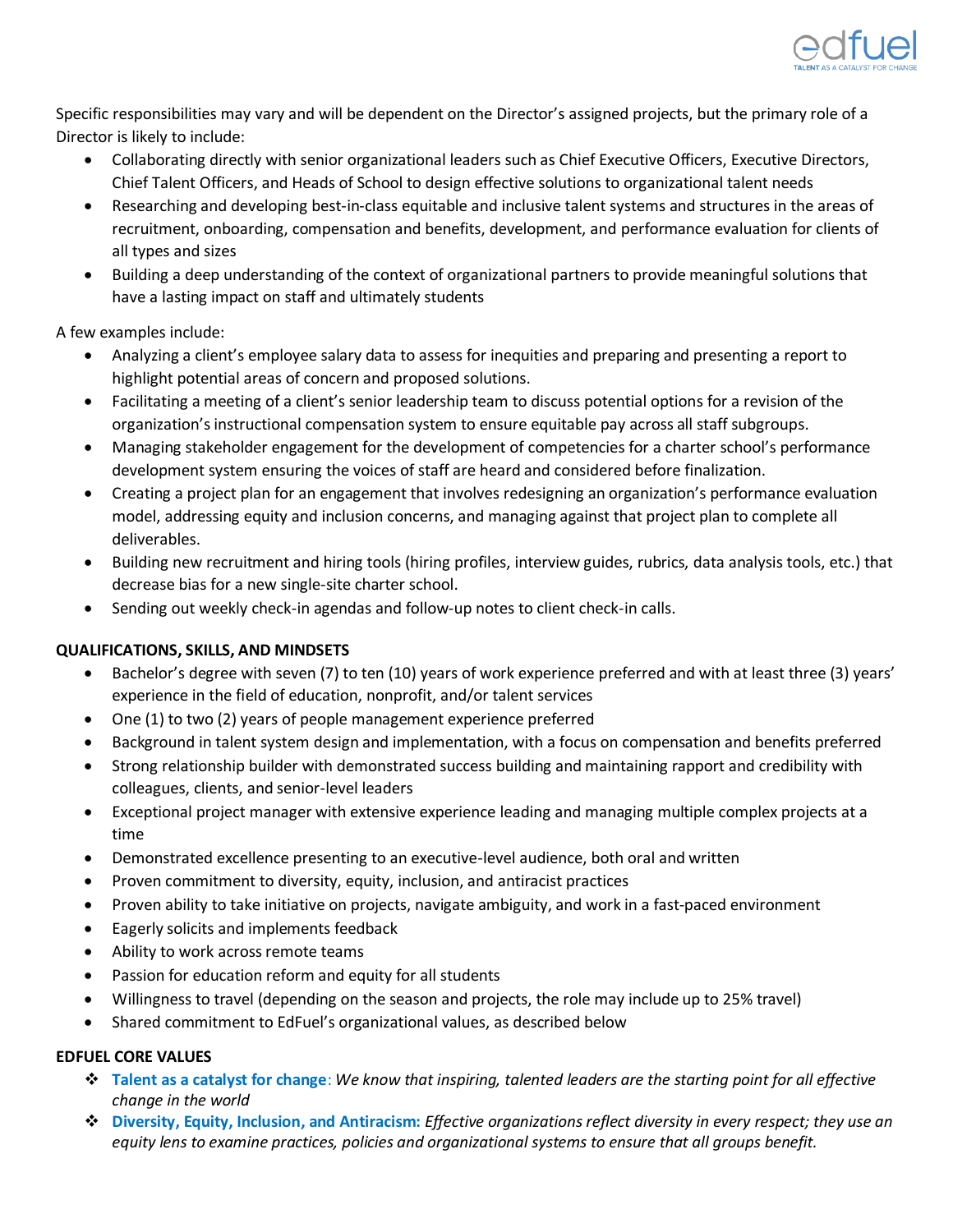

- ❖ **Relentless pursuit of excellence:** *Our bar for quality is high because that is what students and partners deserve from us.*
- ❖ **Growth mindset:** *Continuous improvement is central to our mission.*
- ❖ **Collaboration:** *We believe that education will get better faster when we are dedicated to getting better together.*
- ❖ **Sustainability:** *We value the richness or everyone's experiences and we make time for those experiences. It's an important model for the work are doing.*

### **BENEFITS AND SALARY**

The starting salary for this position is \$94,000. In alignment with our core values, and to counter pay inequality and uphold internal parity, salaries are non-negotiable for new and current employees.

In addition, a comprehensive benefits package is included, which includes:

- Paid Federal and four additional EdFuel holidays.
- Medical, dental, and vision coverage
- Unlimited vacation days and 15 days of sick leave
- 401(k) plan options with eligibility for 3% match
- Eligibility for EdFuel-paid benefits such as parental leave, short-term disability, accidental death & dismemberment insurance, and life insurance

# **COMMITMENT TO DIVERSITY AND EQUAL OPPORTUNITY EMPLOYMENT POLICY**

At EdFuel, we believe that diversity makes us stronger and challenges us to think differently every day. EdFuel is committed to providing equal employment opportunities to all qualified individuals and does not discriminate on the basis of race, color, ethnicity, religion, sex, gender, gender identity and expression, sexual orientation, national origin, disability, age, marital status, veteran status, pregnancy, parental status, genetic information or characteristics (or those of a family member) or any other basis prohibited by applicable law.

# **OUR HIRING PROCESS**

Our hiring process is robust and consists of the following steps:

- 1. Application form and document submission
- 2. Performance task
- 3. Phone interview
- 4. Team interview
- 5. Final interview with the Managing Director team
- 6. Reference checks

# **TO APPLY**

The deadline for initial applications is **Sunday, June 26th at 11:59pm EST**. We will respond to all candidates to let them know if they will move forward past the initial application form on **Wednesday, July 6th .** There is no benefit to applying earlier in the application window as we will be reviewing all submissions received by the deadline. Please feel free to take your time to submit a high-quality application.

Our goal is to complete final interviews in late July with an offer extension in early August. Our hope is for an August or early September start date.

**To apply for this position, please fill out the [application form here](https://docs.google.com/forms/d/e/1FAIpQLSc6fflD3hafmnYp8Plm6TXPcY-XN0L2MyLxTtA0UTJqJFQRYQ/viewform?usp=sf_link) by Sunday, June 26th at 11:59pm EST**. Please note that a submitted form is required to be considered for this position.

In the application form, you will be asked to submit your **resume** and a **response to the following prompt**:

1. If you had to choose the single most important trait or skill for this role, which would you choose and why? Describe how you've previously demonstrated this skill or trait. *(Max 500 words)*